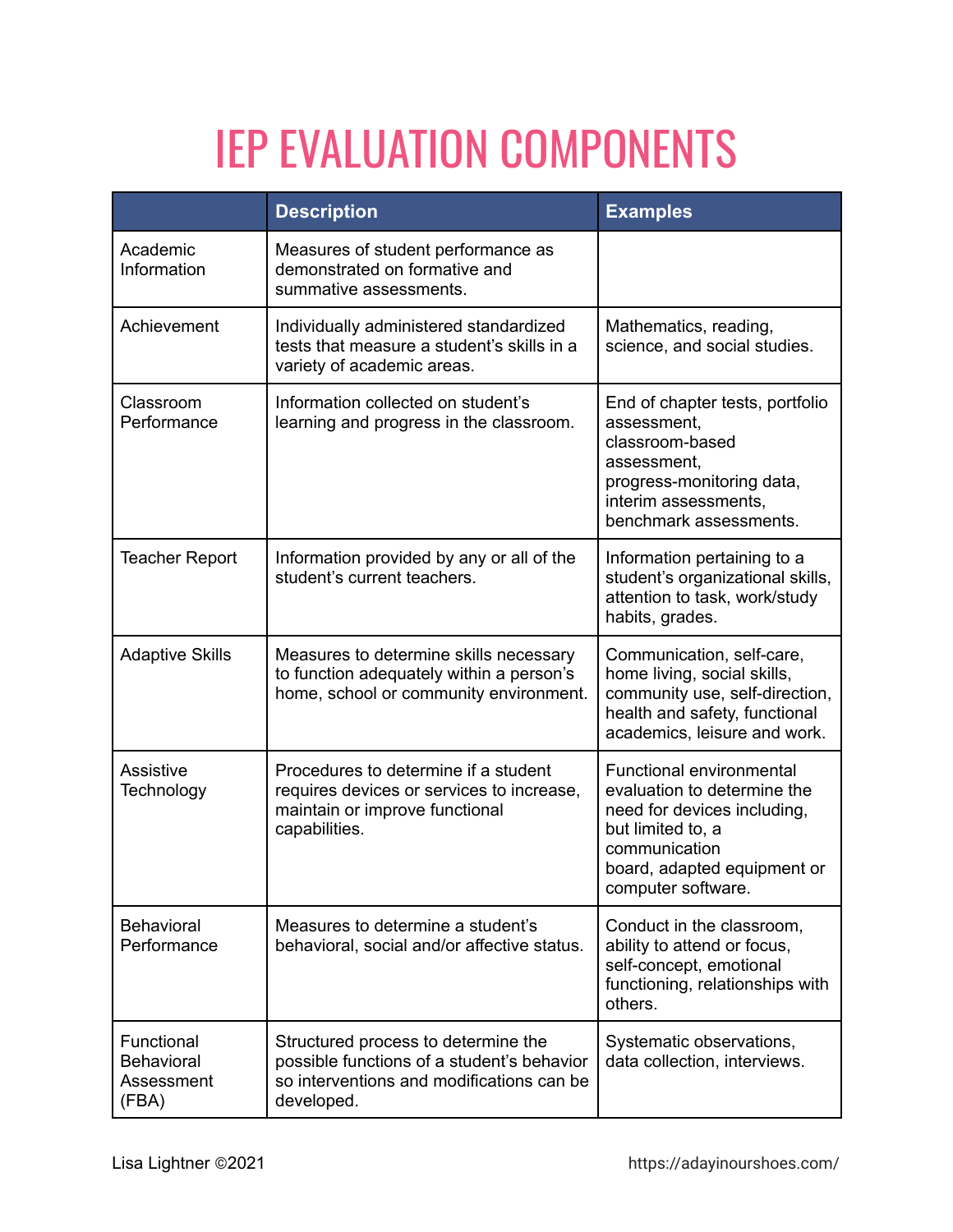|                                 | <b>Description</b>                                                                                                             | <b>Examples</b>                                                                                                                        |
|---------------------------------|--------------------------------------------------------------------------------------------------------------------------------|----------------------------------------------------------------------------------------------------------------------------------------|
| Communication                   | Measures to determine skills necessary<br>to understand and express information.                                               | Speech sounds, oral<br>language, phonemic<br>awareness, facial<br>expressions, body<br>movements, gestures, touch.                     |
| Developmental<br><b>Skills</b>  | Procedures to determine the student's<br>early learning and school readiness.                                                  | Developmental milestones<br>such as walking, talking and<br>toileting.                                                                 |
| Health                          | Acquisition of information to determine<br>the effect of health concerns on<br>educational performance.                        | Report of a medical diagnosis<br>from a physician or health<br>history.                                                                |
| Hearing                         | Measures to determine the student's<br>ability to hear or process language.                                                    | Audiological, medical<br>evaluation.                                                                                                   |
| Information from<br>the Parents | Acquisition of information from the<br>parents to assist in the evaluation and<br>program planning.                            | Social/emotional,<br>developmental history,<br>student preferences, medical<br>history, cultural influence,<br>behavioral information. |
| <b>Intellectual Ability</b>     | Individualized, standardized measures to<br>assess a student's ability or potential to<br>learn.                               | Perception, cognition,<br>memory, processing speed,<br>verbal and non-verbal skills.                                                   |
| <b>Motor Skills</b>             | Measures to determine a student's gross<br>and fine motor development.                                                         | Mobility, muscle tone,<br>balance, coordination,<br>accessibility.                                                                     |
| Observation(s)                  | A purposeful study of the student in a<br>variety of activities, situations and/or<br>times at school, home or other settings. | Data collection of student<br>behavior and/or performance<br>in a variety of classes and/or<br>unstructured settings.                  |
| Perceptual-Motor                | Measures to determine the student's<br>ability to convert what is seen to written<br>form.                                     | Reproducing a pattern from a<br>sample.                                                                                                |
| <b>Social Skills</b>            | Measures to determine the student's<br>ability to initiate and maintain positive<br>relationships with others.                 | Making friends,<br>problem-solving, cooperating<br>with others, following rules,<br>showing appreciation.                              |